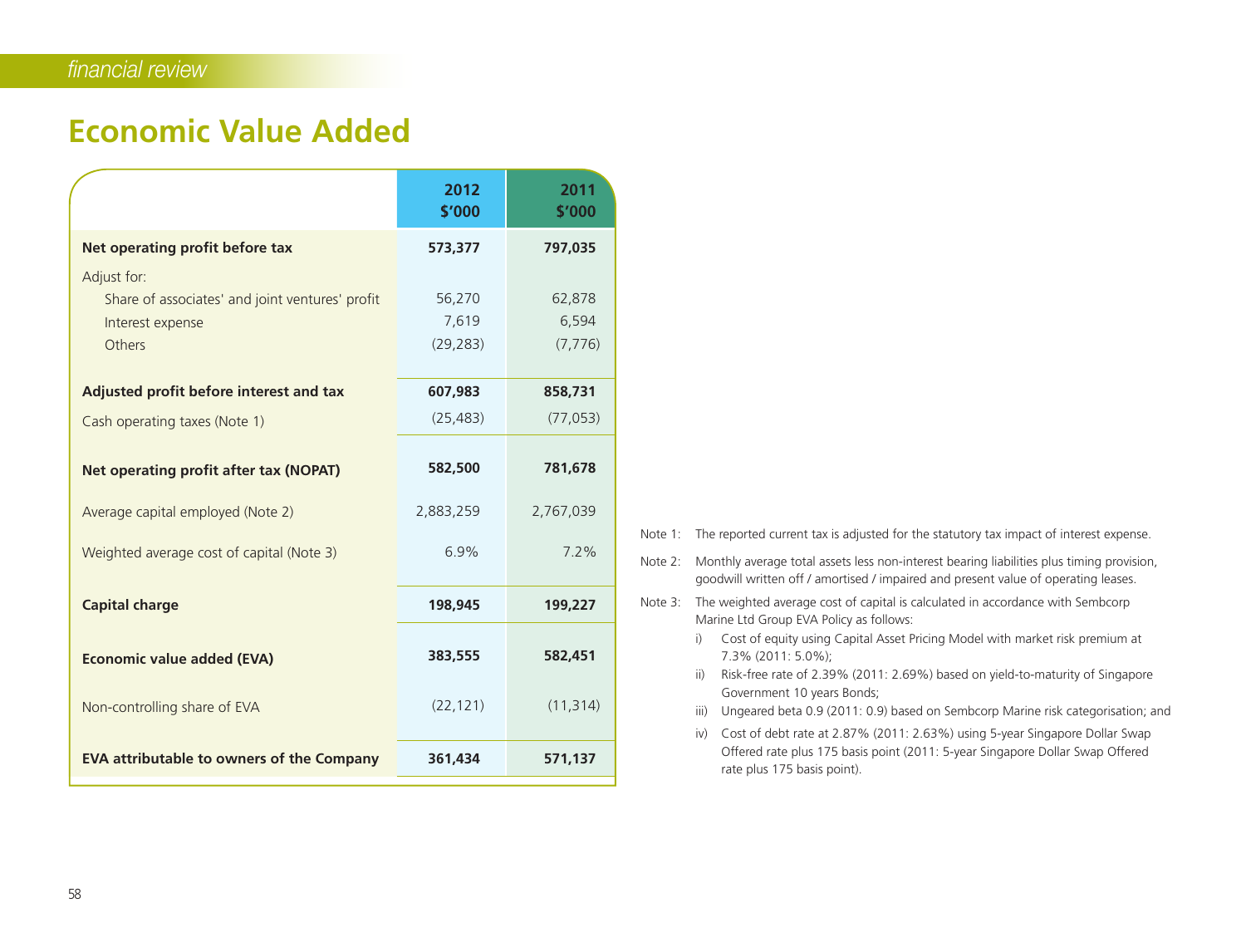## **Value Added Statement**

| For the year                                    | 2008<br>\$'000 | 2009<br>\$'000                                          | 2010<br>\$'000 | 2011<br>\$'000 | 2012<br>\$'000 |
|-------------------------------------------------|----------------|---------------------------------------------------------|----------------|----------------|----------------|
| <b>Value added from</b>                         |                |                                                         |                |                |                |
| Turnover                                        | 5,063,948      | 5,724,742                                               | 4,554,863      | 3,960,230      | 4,430,123      |
| Less: Bought in materials and<br>services       |                | $(3,993,848)$ $(4,297,115)$ $(3,001,594)$ $(2,647,550)$ |                |                | (3, 264, 571)  |
| Gross value added                               | 1,070,100      | 1,427,627                                               | 1,553,269      | 1,312,680      | 1,165,552      |
| Investment, interest and other<br>income        | 67,140         | 67,222                                                  | 60,025         | 90,795         | 58,310         |
| Share of associates' profit                     | 56,995         | 17,549                                                  | 53,648         | 56,870         | 43,235         |
| Share of joint ventures' profit                 | 8,305          | 7,850                                                   | 3,991          | 6,008          | 13,035         |
| Other non-operating expenses                    | (78, 108)      | (31, 836)                                               | (55, 152)      | (28, 229)      | (40, 433)      |
| Foreign exchange transactions                   | (43, 749)      |                                                         | 52,640         |                |                |
|                                                 | 1,080,683      | 1,488,412                                               | 1,668,421      | 1,438,124      | 1,239,699      |
| <b>Distribution</b>                             |                |                                                         |                |                |                |
| To employees in wages, salaries<br>and benefits | 429,895        | 482,128                                                 | 481,267        | 467,746        | 486,270        |
| To government in income and<br>other taxes      | 111,677        | 166,809                                                 | 202,335        | 111,060        | 87,511         |
| To providers of capital on:                     |                |                                                         |                |                |                |
| Interest paid on borrowings                     | 11,370         | 5,329                                                   | 7,134          | 2,491          | 3,262          |
| Dividends to owners of the<br>Company           | 209,259        | 226,666                                                 | 311,271        | 750,501        | 522,036        |
| <b>Retained in business</b>                     |                |                                                         |                |                |                |
| Depreciation, amortisation and<br>R&D expenses  | 70,592         | 75,248                                                  | 83,197         | 86,278         | 94,020         |
| Retained profit                                 | 220,659        | 473,452                                                 | 548,995        | 1,402          | 16,417         |
| Non-controlling interests                       | 21,324         | 56,647                                                  | 33,613         | 17,226         | 28,985         |
| Other non-operating expenses                    | 5,907          | 2,133                                                   | 609            | 1,420          | 1,198          |
| <b>Total distribution</b>                       | 1,080,683      | 1,488,412                                               | 1,668,421      | 1,438,124      | 1,239,699      |

| For the year                                                                | 2008<br>\$'000 | 2009<br>\$'000 | 2010<br>\$'000                  | 2011<br>\$'000 | 2012<br>\$'000 |
|-----------------------------------------------------------------------------|----------------|----------------|---------------------------------|----------------|----------------|
| <b>Productivity data</b>                                                    |                |                |                                 |                |                |
| Average number of<br>employees                                              | 10,330         | 9,515          | 9,233                           | 9,592          | 10,395         |
| <b>Employment costs</b>                                                     | 429,895        |                | 482,128 481,267 467,746 486,270 |                |                |
| Value added per<br>employee                                                 | 103.59         | 150.04         | 168 23                          | 13685          | 112.13         |
| Employment cost<br>per employee                                             | 41.62          | 50.67          | 52 12                           | 4876           | 46.78          |
| Value added<br>per dollar<br>employment costs                               | 2.49           | 2.96           | 3.23                            | 2.81           | 2.40           |
| Value added per<br>dollar investment<br>in property, plant<br>and equipment | 1.53           | 2.10           | 2.28                            | 1 2 7          | 0.79           |
| Value added per<br>dollar turnover                                          | 0.21           | 0.25           | 0.34                            | 0.33           | 0.26           |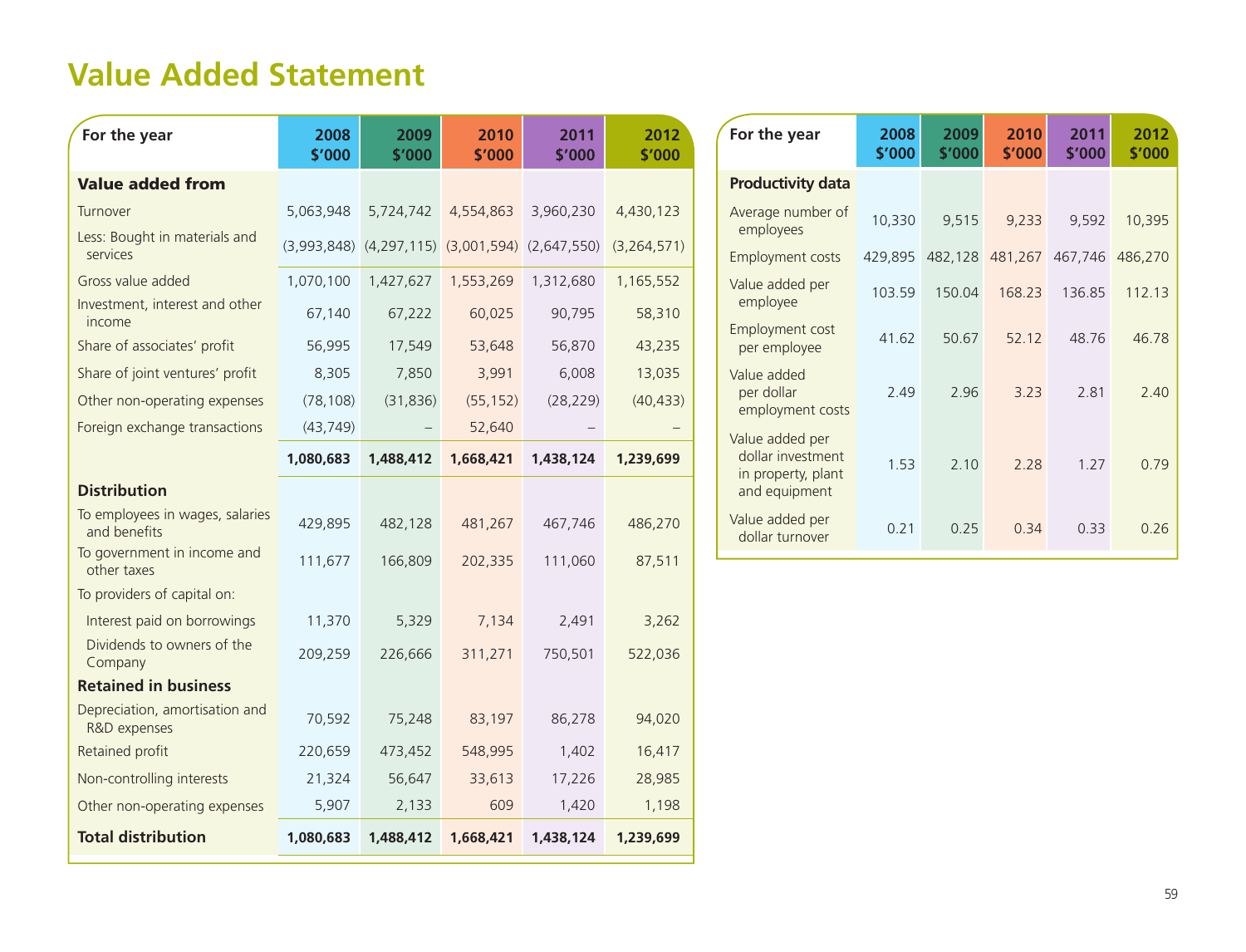